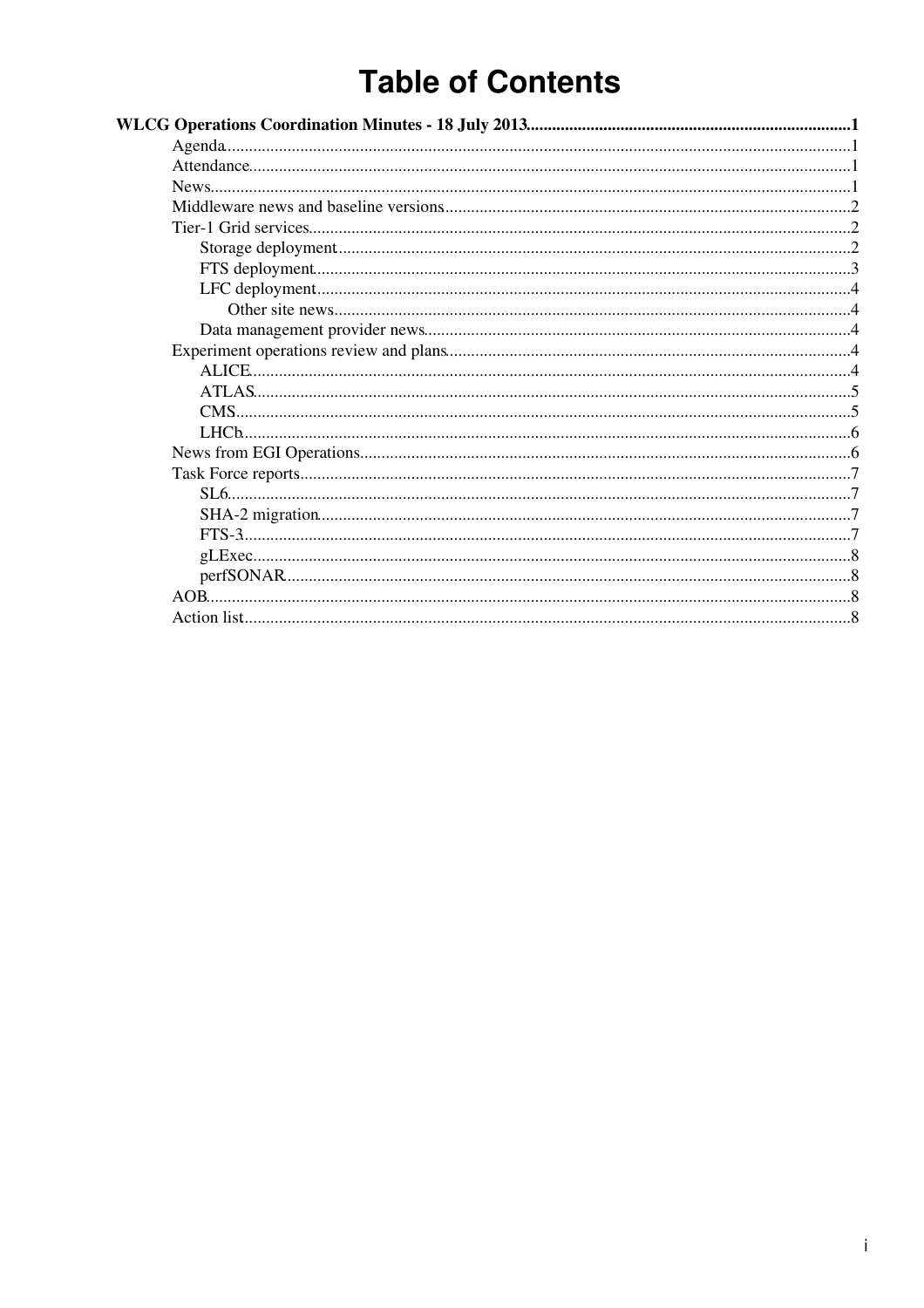# <span id="page-1-0"></span>**WLCG Operations Coordination Minutes - 18 July 2013**

# <span id="page-1-1"></span>**Agenda**

<https://indico.cern.ch/conferenceDisplay.py?confId=260737>

## <span id="page-1-2"></span>**Attendance**

- Local: Maria Girone (chair), Andrea Sciabà (secretary), Maarten Litmaath, Oliver Keeble, Alessandro Di Girolamo, Helge Meinhard, Jan Iven, Domenico Giordano, Ian Fisk, Ikuo Ueda, Nicolò Magini
- Remote: Joel Closier, Vanessa Hamar, Ilya Lyalin, Oliver Gutsche, Alexander Verkooijen, Massimo Sgaravatto, Felix Lee, Alessandra Doria, Jeremy Coles, Di Qing, Peter Solagna, Sang Un Ahn, Gareth Smith, Stephen Burke, Alessandra Forti, Thomas Hartmann, Josep Flix

## <span id="page-1-3"></span>**News**

Maria proposes to have the next meeting on August 29 and September 19, due to the several absences in August and September 5 being a holiday at CERN. The proposal is approved.

#### Maarten:

- Middleware production readiness verification task force
	- See the [presentation](http://indico.cern.ch/getFile.py/access?contribId=3&resId=1&materialId=slides&confId=217952)  $\mathbb{Z}$  by Markus Schulz in the [July 16 MB meeting](http://indico.cern.ch/conferenceDisplay.py?confId=217952)  $\mathbb{Z}$
	- In a nutshell:
		- O(10) sites would have (part or all of) their **production** resources in "pre-prod" ◊ mode, i.e. frequently applying updates from EPEL-testing and WLCG-testing repositories
		- ◊ overlap with EGI UMD Staged Rollout participation would be good
		- ◊ those resources will be exposed to real work
		- $\diamond$  the additional failure risks would be small
		- ◊ the benefits are for the whole infrastructure: deploy upgrades that have proved themselves (albeit at a small scale)
		- $\Diamond$  avoid ad-hoc validation tests that take significant effort to organize
	- ♦ A formalization of what was done for the [EMI-2 WN validation](https://twiki.cern.ch/twiki/bin/view/LCG/WorkerNodeTesting)
	- The participating sites ideally will cover: ♦
		- ◊ All experiments
		- ◊ All services relevant per experiment
	- Let's start small with the most important use cases ♦
		- ◊ Gain experience and adjust
	- Timeline ♦
		- $\Diamond$  It should work by next spring
		- ◊ TF really starts in Sep?
		- ◊ Try to have resources committed by Oct
	- $\triangleleft$  Sites?
	- ◆ People?

Ian is concerned about a plan that foresees to have "fragile" worker nodes in production and no rollback procedures. Maarten adds that in the past there were few incidents requiring a rollback and that rollback is usually (but not always) easy.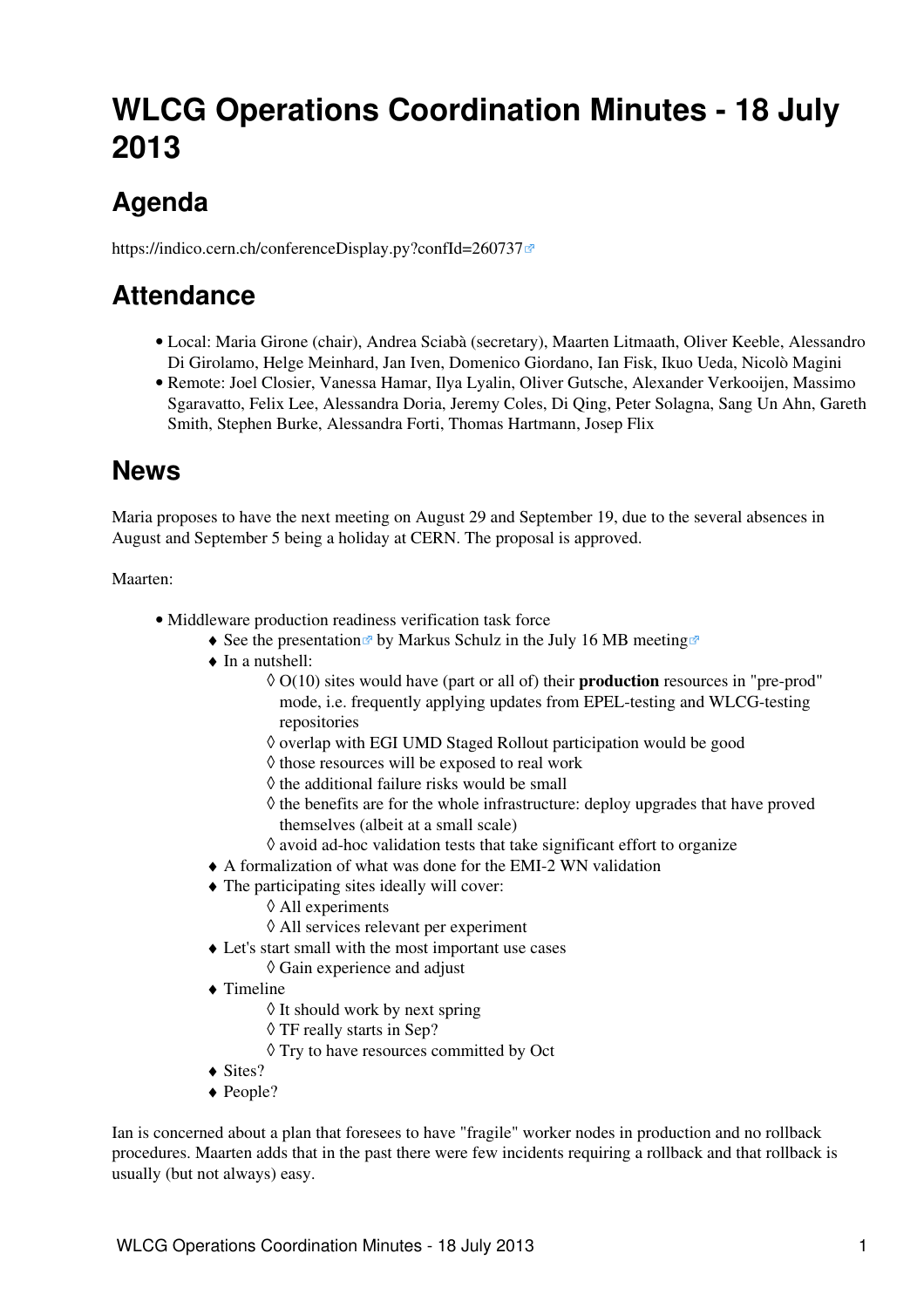#### WLCGOpsMinutes130718 < LCG < TWiki

Ian expresses surprise about the fact that the task force was presented (and approved) at the WLCG MB earlier than in a WLCG operations meeting, as the procedure foresees to first discuss new task force proposals here. He recommends for the future to respect the scope of the various meetings.

Maria points out that the needed effort won't be small and it will need another co-chair (Maarten being one) and volunteer sites.

Helge is concerned about the fact that sites using part of their production resources for this activity might be negatively impacted in terms of availability; Maarten says that in such case sites should not be "blamed".

Alessandra F. strongly disagrees with having sites test on production resources.

Maria proposes to have a planning meeting in September to define a clear mandate and plan for the task force. The proposal is approved.

### <span id="page-2-0"></span>**Middleware news and baseline versions**

<https://twiki.cern.ch/twiki/bin/view/LCG/WLCGBaselineVersions>

Highlights:

- The new baseline version for dCache is 2.2. Version 1.9.12 will reach end of support on August 31.
- perfSONAR has been added to the table
- CVMFS and StoRM versions have been changed (see the notes in the table)

### <span id="page-2-1"></span>**Tier-1 Grid services**

#### <span id="page-2-2"></span>**Storage deployment**

| <b>Site</b> | <b>Status</b>                                                                                                                                                                                                                                                                                           | <b>Recent changes</b>                                                                              | <b>Planned changes</b> |
|-------------|---------------------------------------------------------------------------------------------------------------------------------------------------------------------------------------------------------------------------------------------------------------------------------------------------------|----------------------------------------------------------------------------------------------------|------------------------|
| <b>CERN</b> | CASTOR: v2.1.13-9-2 and<br>SRM-2.11 for all instances<br>$(SRM-2.11-2 for LHCB)$<br>EOS:<br>ALICE (EOS 0.2.37 / xrootd<br>3.2.8)<br>ATLAS (EOS 0.2.38 / xrootd<br>3.2.8 / BeStMan2-2.2.2)<br>CMS (EOS 0.2.29 / xrootd 3.2.7)<br>BeStMan2-2.2.2)<br>LHCb (EOS 0.2.29 / xrootd<br>3.2.7 / BeStMan2-2.2.2) | <b>SRM-LHCB</b> update after<br>repeated crashes<br><b>EOSATLAS, EOSALICE</b><br>updates to 0.2.38 |                        |
| <b>ASGC</b> | CASTOR 2.1.13-9<br><b>CASTOR SRM 2.11-2</b><br>DPM 1.8.6-1<br>xrootd<br>$3.2.7 - 1$                                                                                                                                                                                                                     | None                                                                                               | None                   |
| <b>BNL</b>  | dCache 2.2.10 (Chimera,<br>Postgres 9 w/ hot backup)<br>http (aria2c) and xrootd/Scalla<br>on each pool                                                                                                                                                                                                 | None                                                                                               | None                   |
| <b>CNAF</b> | StoRM 1.8.1 (Atlas, CMS,<br>LHC <sub>b</sub> )                                                                                                                                                                                                                                                          |                                                                                                    |                        |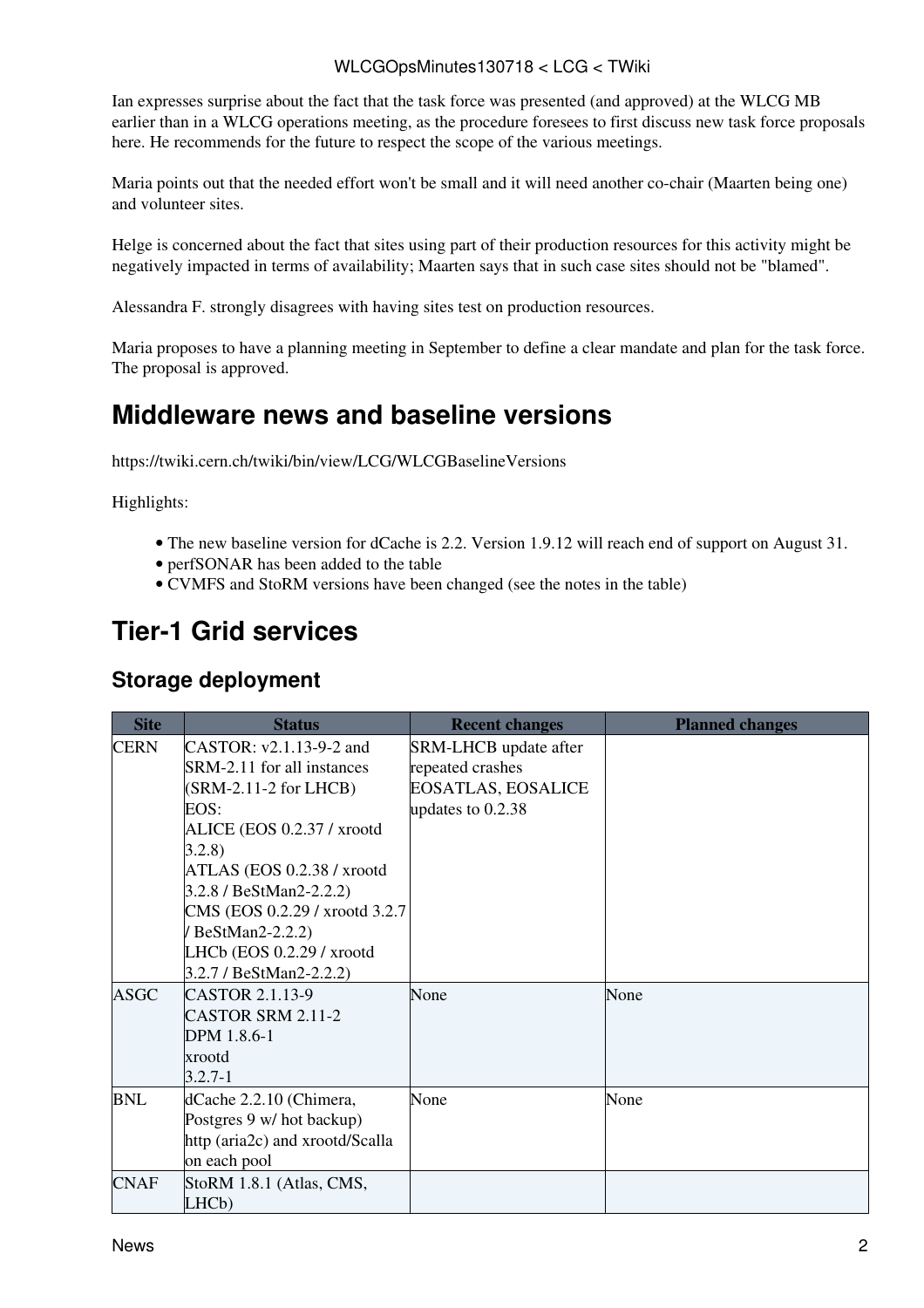| WLCGOpsMinutes130718 < LCG < TWiki |  |  |
|------------------------------------|--|--|
|------------------------------------|--|--|

| <b>FNAL</b>   | dCache 1.9.5-23 (PNFS,          | <b>Upgraded EOS</b>         | FTS3, EOS 0.3, dCache 2.2 +                                              |
|---------------|---------------------------------|-----------------------------|--------------------------------------------------------------------------|
|               | postgres 8 with backup,         |                             | Chimera                                                                  |
|               | distributed SRM) httpd=2.2.3    |                             |                                                                          |
|               | Scalla xrootd 2.9.7/3.2.7-2.osg |                             |                                                                          |
|               | Oracle Lustre 1.8.6             |                             |                                                                          |
|               |                                 |                             |                                                                          |
|               | EOS 0.2.38/xrootd 3.2.7-2.osg   |                             |                                                                          |
|               | with Bestman 2.2.2.0.10         |                             |                                                                          |
| IN2P3         | dCache 2.2.12-1 (Chimera) on    | none                        | none                                                                     |
|               | SL6 core servers and 2.2.13-1   |                             |                                                                          |
|               | on pool nodes                   |                             |                                                                          |
|               | Postgres 9.1                    |                             |                                                                          |
|               | xrootd 3.0.4                    |                             |                                                                          |
| <b>KISTI</b>  | xrootd v3.2.6 on SL5 for disk   | xrootd upgrade on disk      | xrootd upgrade foreseen for tape                                         |
|               | pools                           |                             | pools $(20100510-1509$ dbg $(20100510-1509$ dbg $\rightarrow$ v3.1.1) in |
|               | xrootd 20100510-1509_dbg on     | $\approx$ v3.2.6)           | September                                                                |
|               | SL6 for tape pool               |                             |                                                                          |
|               | dpm 1.8.6                       |                             |                                                                          |
|               |                                 |                             |                                                                          |
| <b>KIT</b>    | dCache                          |                             | Upgrading all dCache instances and                                       |
|               |                                 |                             | the PostgreSQL databases around the                                      |
|               | · atlassrm-fzk.gridka.de:       |                             | GridKa "firewall downtime" in CW                                         |
|               | 1.9.12-11 (Chimera)             |                             | 30 (22th-26th July)                                                      |
|               | · cmssrm-fzk.gridka.de:         |                             |                                                                          |
|               | 1.9.12-17 (Chimera)             |                             |                                                                          |
|               | · lhcbsrm-kit.gridka.de:        |                             |                                                                          |
|               | 1.9.12-24 (Chimera)             |                             |                                                                          |
|               |                                 |                             |                                                                          |
|               | xrootd (version                 |                             |                                                                          |
|               | 20100510-1509_dbg and 3.2.6)    |                             |                                                                          |
| <b>NDGF</b>   | dCache 2.3 (Chimera) on core    |                             |                                                                          |
|               | servers. Mix of 2.3 and 2.2     |                             |                                                                          |
|               | versions on pool nodes.         |                             |                                                                          |
| $NL-T1$       |                                 |                             |                                                                          |
|               | dCache 2.2.7 (Chimera)          |                             |                                                                          |
|               | (SURFsara), DPM 1.8.6           |                             |                                                                          |
|               | (NIKHEF)                        |                             |                                                                          |
| <b>PIC</b>    | dCache head nodes (Chimera)     | head nodes to $1.9.12 - 23$ | Next upgrade to 2.2 in September                                         |
|               | and doors at 1.9.12-23          |                             |                                                                          |
|               | xrootd 3.3.1-1                  |                             |                                                                          |
| <b>RAL</b>    | CASTOR 2.1.12-10                |                             | Upgrading all instances to CASTOR                                        |
|               | $2.1.13-9$ (tape servers)       |                             | $2.1.13-9$ by end of July.                                               |
|               | SRM 2.11-1                      |                             |                                                                          |
| <b>TRIUMF</b> | dCache 2.2.13(chimera),         | Webday door is open to      |                                                                          |
|               | pool/door 2.2.10                | <b>ATLAS</b>                |                                                                          |
|               |                                 |                             |                                                                          |

## <span id="page-3-0"></span>**FTS deployment**

| <b>Site</b> | <b>Version</b>           | <b>Recent</b><br>changes | <b>Planned changes</b> |
|-------------|--------------------------|--------------------------|------------------------|
| <b>CERN</b> | $2.2.8 -$                |                          |                        |
|             | transfer-fts-3.7.12-1    |                          |                        |
| <b>ASGC</b> | $2.2.8 -$                |                          |                        |
|             | transfer-fts- $3.7.12-1$ |                          |                        |
| <b>BNL</b>  | $2.2.8 -$                | None                     | None                   |
|             | transfer-fts- $3.7.10-1$ |                          |                        |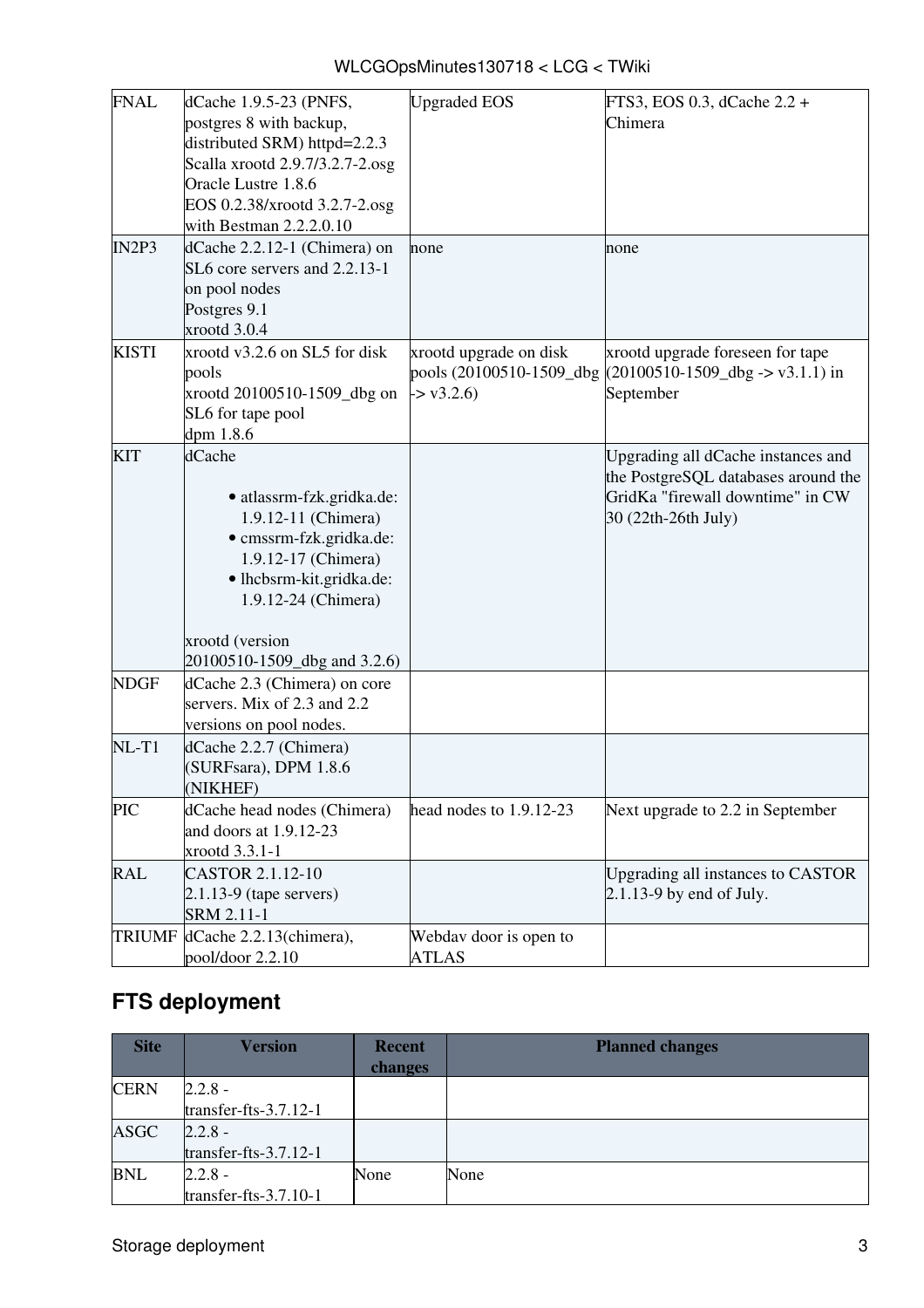| <b>CNAF</b>           | $2.2.8 -$                |                                                        |
|-----------------------|--------------------------|--------------------------------------------------------|
|                       | transfer-fts- $3.7.12-1$ |                                                        |
| <b>FNAL</b>           | $2.2.8 -$                |                                                        |
|                       | transfer-fts- $3.7.12-1$ |                                                        |
| IN2P3                 | $2.2.8 -$                |                                                        |
|                       | transfer-fts- $3.7.12-1$ |                                                        |
| <b>KIT</b>            | 2.2.8 -                  | During the site wide downtime 24./25.07. FTS2 machines |
|                       | transfer-fts- $3.7.12-1$ | will be reinstalled and another machine will be added. |
| <b>NDGF</b>           | 2.2.8 -                  |                                                        |
|                       | transfer-fts- $3.7.12-1$ |                                                        |
| $NL-T1$               | $2.2.8 -$                |                                                        |
|                       | transfer-fts- $3.7.12-1$ |                                                        |
| <b>PIC</b>            | $2.2.8 -$                |                                                        |
|                       | transfer-fts- $3.7.12-1$ |                                                        |
| <b>RAL</b>            | 2.2.8 -                  |                                                        |
|                       | transfer-fts- $3.7.12-1$ |                                                        |
| <b>TRIUMF 2.2.8 -</b> |                          |                                                        |
|                       | transfer-fts- $3.7.12-1$ |                                                        |

### <span id="page-4-0"></span>**LFC deployment**

| <b>Site</b>         | Version                                    | OS.<br>distribution | <b>Backend</b>         | <b>WLCG VOs</b>                              | <b>Upgrade</b><br>plans |
|---------------------|--------------------------------------------|---------------------|------------------------|----------------------------------------------|-------------------------|
| <b>BNL</b>          | $1.8.3.1-1$ for T1 and SL6, gLite<br>UST2s |                     | <b>ORACLE</b><br>11gR2 | <b>ATLAS</b>                                 | None                    |
| <b>CERN</b> 1.8.6-1 |                                            | SLC6, EMI2          | Oracle 11              | ATLAS, LHCb, OPS, ATLAS<br>Xroot federations |                         |

#### <span id="page-4-1"></span>**Other site news**

#### <span id="page-4-2"></span>**Data management provider news**

## <span id="page-4-3"></span>**Experiment operations review and plans**

### <span id="page-4-4"></span>**ALICE**

- CVMFS
	- The deployment campaign was started on July 4: thanks to Stefan and Guenter! ♦ ◊ 21 tickets already solved/verified, 35 still open
	- A dedicated [CREAM](https://twiki.cern.ch/twiki/bin/view/LCG/CREAM) CE + WN have been set up to speed up testing of the necessary AliEn ♦ adjustments
- CERN
	- On Thu June 27 many thousands of "ghost" jobs were found keeping job slots occupied, due ♦ to aria2c Torrent processes not exiting after their 15 minutes of lifetime.
	- It is still not known what would have caused this change of behavior (no relevant changes ♦ known on the ALICE side).
	- The matter also had an impact on the routers connecting the WN subnets: their CPU usage ♦ had gone up by a lot since the evening of Fri June 21, putting the network stability at risk.
	- To mitigate the situation for the weekend, Fri June 28 late afternoon the ALICE [LSF](https://twiki.cern.ch/twiki/bin/view/LCG/LSF) quota ♦ was reduced from 15k to 7500 jobs and a 7k cap was applied on the ALICE side as well, just to be sure.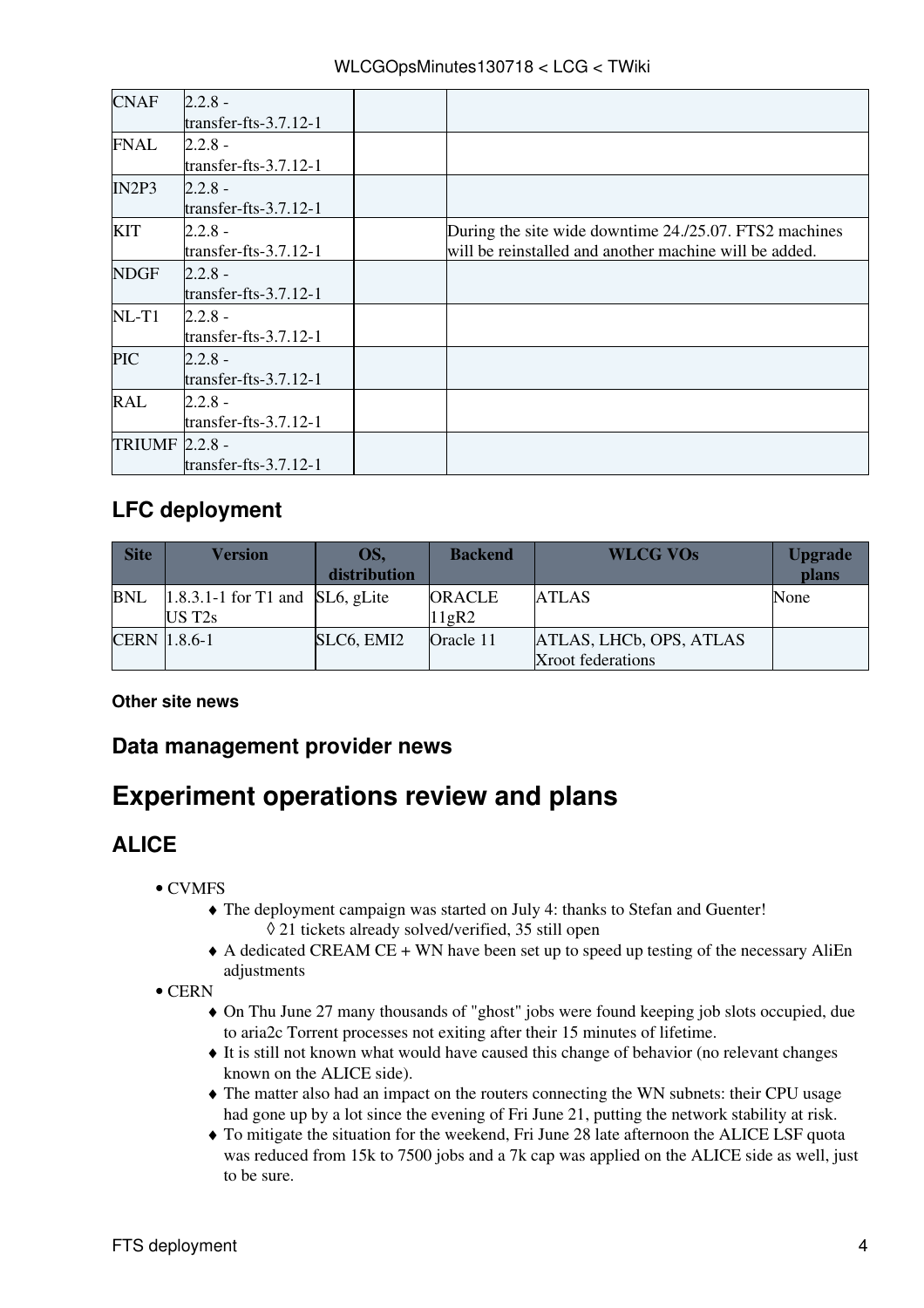- During the weekend we tested and deployed a patch for the ALICE job wrapper that now kills ♦ any such processes explicitly.
- Since the new release started getting used on the WN, no such lingering processes were seen ♦ any more!
- ♦ The differences with the previous release do not explain that change in behavior.
- The problem was also seen at [RAL](https://twiki.cern.ch/twiki/bin/view/LCG/RAL) and one or two T2, while the majority of Torrent sites did ♦ not report anything amiss.
- CERN
	- Alarm ticket GGUS:95662<sup>®</sup> on Thu July 11 when almost all CEs refused proxies of ALICE (and other VOs) due to an Argus configuration mishap.
- CNAF
	- A plan has been developed for re-staging 2010 data (400k files) to check for corrupted files ♦  $(GGUS:95073 \text{ m})$  $(GGUS:95073 \text{ m})$  $(GGUS:95073 \text{ m})$  and have such cases fixed, while avoiding contention with reprocessing campaigns: thanks!

 $\bullet$  KIT

Concurrent jobs cap has been kept at 2k since a week to avoid firewall overload while the ♦ local SE issues could not yet be worked on.

### <span id="page-5-0"></span>**ATLAS**

- webDAV: last meeting has been discussed the possibility of having webDAV under baseline versions. Any news?
- we would also like to take the opportunity of this meeting make a question: is there any news about WLCG accounting for MCORE? Where can we check those information? Thks

Nicolò answers that he already wrote a [twiki](https://twiki.cern.ch/twiki/bin/view/LCG/WLCGOpsCoordWebDAV) with the WebDAV port values by storage system; the port is configurable in most implementations and there is no unique default number. Ueda wonders if WLCG should request a standard port number (but values like 443 would attract unwanted traffic). Maarten agrees that some standardisation would be desirable. Nicolò will look what numbers the sites actually use and will come with a proposal for the next meeting.

About multicore accounting, the question should best be asked to Michel.

#### <span id="page-5-1"></span>**CMS**

update on various projects:

- cvmfs:
	- were advised by Jakob Blom to split the CVMFS directory by SCRAM\_ARCH, done from ♦ now on
	- time schedule: ♦
		- Fall 13: active installation at sites will be stopped, sites need to have either CVMFS ◊ or install the releases themselves through cron jobs
		- Spring 14: installation basis will be CVMFS, no cron installation, either CVMFS or ◊ CVMFS over NFS or similar
- multi-core
	- ♦ dynamic partitioning in operation (run single core jobs in multi-core pilots)
	- extending the available multi-core resources to run normal single-core production workflows ♦ to gain experience
- glideIn WMS setup
	- simplified setup to have one frontend for production and one frontend for analysis, Condor ♦ 8.0.1 has the condor ha fix which will be used now to allow for redundancy on collector level
- opportunistic resource usage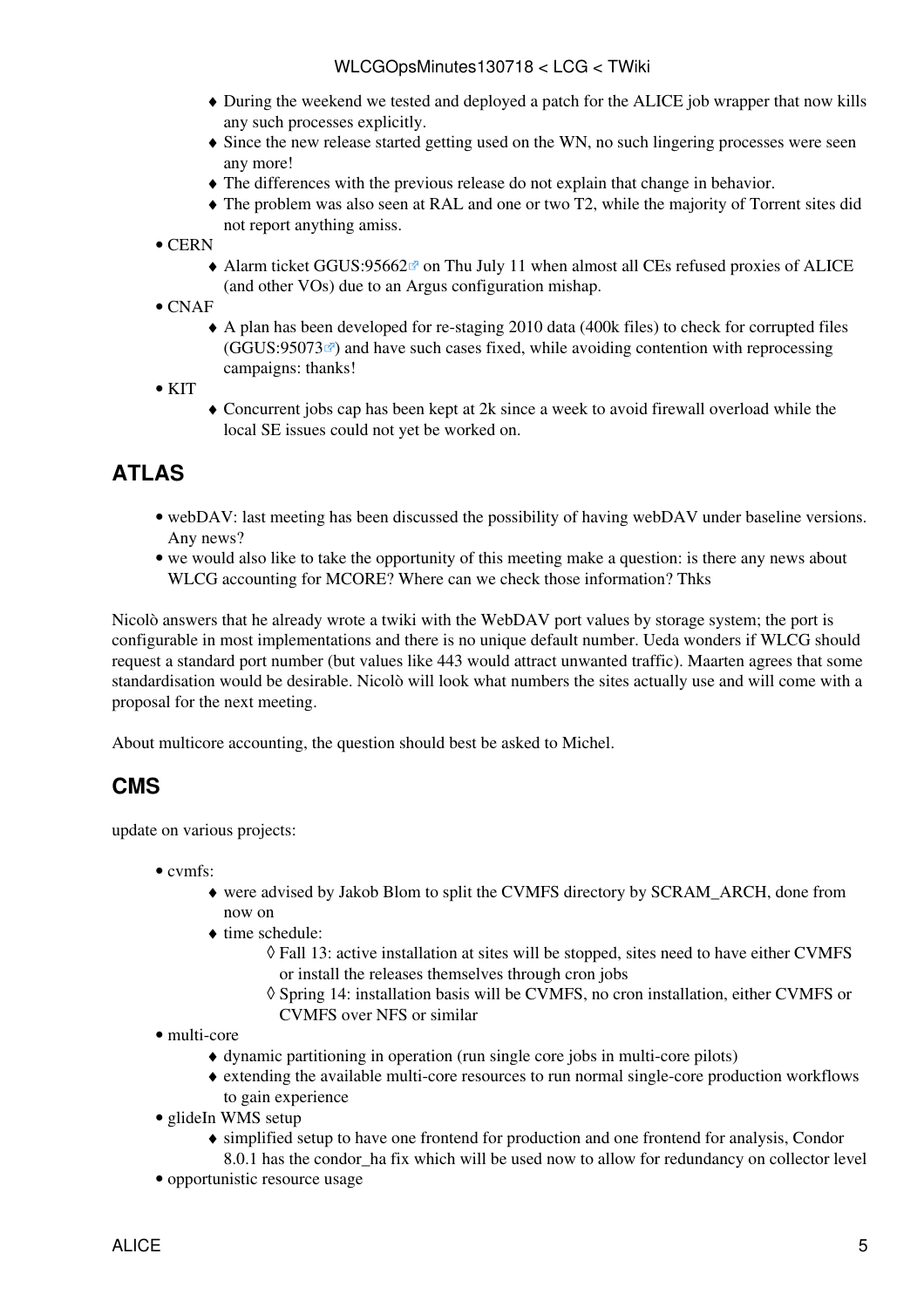- Parrot now uses UI via cvmfs from /cvmfs/grid.cern.ch (for now using the gLite UI because ♦ instead of the EMI UI, apart from missing init scripts the EMI UI also don't have any CA certs.)
- T1 disk/tape separation:
	- T1\_UK\_RAL: in operation, prototype site using for production in separated mode regularly ♦ now
	- ♦ T1\_IT\_CNAF and T1\_ES\_PIC: currently commissioning [PhEDEx](https://twiki.cern.ch/twiki/bin/view/LCG/PhEDEx) links for Disk endpoints
	- T1 DE KIT: Second SRM endpoint for Disk upcoming
	- ♦ T1\_FR\_CCIN2P3: Possibly namespace separation in September site downtime
	- T1\_US\_FNAL: two independent dCache instances: New instance for Disk and Current ♦ instance (to be upgraded to Chimera + dCache 2.2 in Summer) for tape

It would be good to make the EMI UI in grid.cern.ch fully usable. Oliver G. will create a GGUS ticket to the tarball support group. UPDATE: ticket created, [GGUS:96030](https://ggus.eu/ws/ticket_info.php?ticket=96030)<sup> $\alpha$ </sup>.

#### <span id="page-6-0"></span>**LHCb**

GRIDKA : a solution seems to have improved the situation for the tape system but we still have a • huge backlog so if the site could help to speed up the process we would appreciate it.

Thomas explains that the problem was that requested files were recalled from tape and copied to the staging pools, but the last hop to the online space was not performed. Now all files are automatically copied to the read pools.

## <span id="page-6-1"></span>**News from EGI Operations**

Peter gives a report, these being the highlights:

- Deployed middleware is being checked for SHA-2 compliance by SAM/Nagios (MIDMON instance); in a couple of days sites will start receiving tickets. There is no hard deadline yet to upgrade to SHA-2-compliant versions.
- At the EGI TF 2013 in Madrid (September 16-20) there will be trainings for site admins, including on how to properly publish and debug GLUE2 site information in BDII.
- There is a discussion about the possibility to include frontier-squid in UMD, which might be convenient for sites; the developer (Dave) is open to the possibility. However this implies a verification and staged rollout process and early adopters. It is important to understand how many sites would find it beneficial.
- It has been observed that only ~10 sites publish their squid servers in GOCDB, while there are ~200 sites in WLCG with a frontier-squid server.

Maarten thinks that it is quite possible to have a vast majority of services running SHA-2-compliant versions by the end of the year. OSG is much more advanced than EGI and there is no need to followup from operations.

Nicolò and Peter add that the SHA-2 compatibility will be backported to dCache 2.2 and this version will also be available in UMD.

Alessandro reminds that in fact sites are requested to publish their frontier-squid servers in GOCDB/OIM.

About having frontier-squid in UMD, Andrea argues that it should be irrelevant for the experiments, so the question is to the sites. He suggests that those sites asking for it should volunteer as early adopters. Peter concludes that EGI will collect more feedback from the sites, but clearly it won't be done for the sake of just a handful of sites, if most sites would anyway use other installation methods.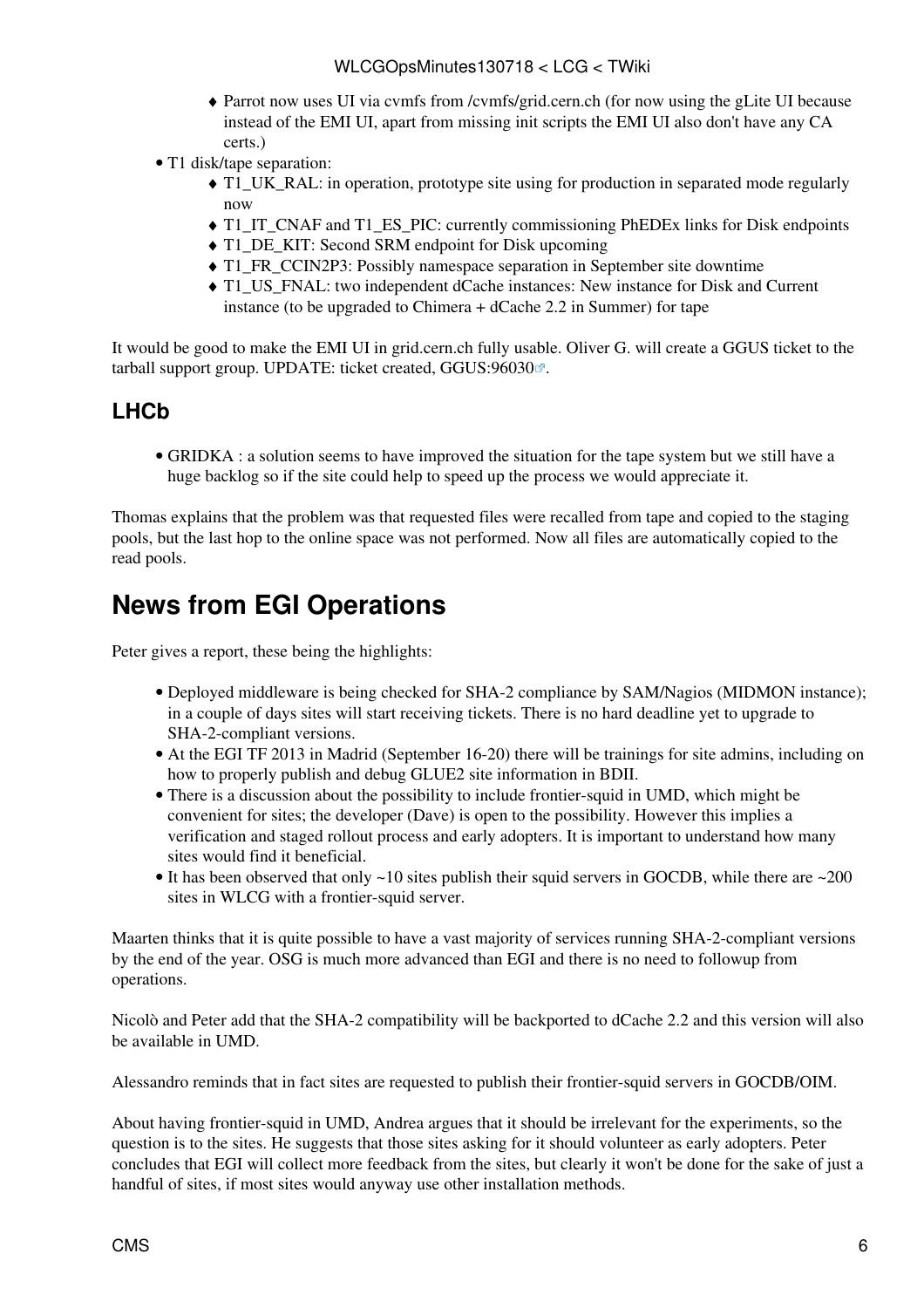### <span id="page-7-0"></span>**Task Force reports**

### <span id="page-7-1"></span>**SL6**

- T1s Done: 7/15 (Alice 4/9, Atlas 5/12, CMS 3/9, LHCb 4/8)
	- $\triangle$  +1 since last update
	- ♦ All T1s now have a migration plan
	- TRIUMF has gone online last week with a fraction of resources and will complete the ♦ migration by 22/7/2013
- T2s Done: 35/129 (Alice 7/39, Atlas 17/89, CMS 18/65, LHCb 9/45)
	- $\leftrightarrow$  +7 since last update
		- ♦ Only 36 remain without any plan or testing going on.
- EMI-3 testing
	- voms-proxy-info: had another problem: java client memory request wasn't limited and ♦ clashed with sites setting vmem limits on the WNs. It affected atlas jobs. The current version is affecting also WLCG VOBOXES \* Memory limit have now been set in a new test version which has solved the atlas problems at 2 UK sites. One site is now online with both production and analysis queues since Monday. However it is clear these new VOMS clients need more testing as they got 3 tickets in a month for different problems. CMS and VOBOXES should let me know if the version with memory limits set works for them. Tickets are GGUS: [94878](https://ggus.eu/ws/ticket_info.php?ticket=94878)<sup> $\alpha$ </sup>, [95574](https://ggus.eu/ws/ticket_info.php?ticket=95574) $\alpha$ <sup>2</sup>, [95798](https://ggus.eu/ws/ticket_info.php?ticket=95798) $\alpha$ <sup>2</sup>
- Atlas had a number of unexpected problems that slowed the sites migration down but they are all solved now.

Maarten clarifies that for the WLCG VOBOX the problem is with voms-proxy-init: Myproxy does not work with VOMS proxies generated by the new client.

### <span id="page-7-2"></span>**SHA-2 migration**

- EGI have added [SHA-2 tests](https://wiki.egi.eu/wiki/MW_SAM_tests#SHA-2_tests)<sup>®</sup> to the middleware monitoring service ("midmon"), currently checking the following services for SHA-2 readiness:
	- ♦ [CREAM](https://twiki.cern.ch/twiki/bin/view/LCG/CREAM)-CE (eu.egi.sec.CREAMCE-SHA-2) 176 instances in warning
	- ♦ StoRM (eu.egi.sec.StoRM-SHA-2) 46 instances in warning
	- ♦ VOMS (eu.egi.sec.VOMS-SHA-2) 38 instances in warning
	- ♦ WMS (eu.egi.sec.WMS-SHA-2) 41 instances in warning
- [SHA-2 support middleware baseline](https://wiki.egi.eu/wiki/SHA-2_support_middleware_baseline) $\vec{r}$
- dCache
	- version 2.6.5 released July 16 provides SHA-2 support ♦  $\Diamond$  see the [release notes](http://www.dcache.org/downloads/1.9/release-notes-2.6.shtml)  $\circ$
	- ♦ on July 23 the last 2.2.x **without** SHA-2 support will be released
	- ♦ on July 30 the first 2.2.x **with** SHA-2 support will be released

### <span id="page-7-3"></span>**FTS-3**

A pre-production CERN FTS3 service has been deployed by CERN-IT-PES for testing: CMS reconfigured the CERN [PhEDEx](https://twiki.cern.ch/twiki/bin/view/LCG/PhEDEx) instance to use fts3.cern.ch for [LoadTest](https://twiki.cern.ch/twiki/bin/edit/LCG/LoadTest?topicparent=LCG.WLCGOpsMinutes130718;nowysiwyg=1) transfers to CERN. More news soon. Also LHCb has started using the new CERN FTS3 for 5 sites.

Starting last week (10 July) ATLAS started using FTS3 [RAL](https://twiki.cern.ch/twiki/bin/view/LCG/RAL) production instance for all the activities for those sites: UKI-NORTHGRID-LANCS-HEP, UKI-NORTHGRID-MAN-HEP, UKI-SCOTGRID-ECDF, UKI-SOUTHGRID-RALPP, WEIZMANN-LCG2, TECHNION-HEP, IL-TAU-HEP, RU-Protvino-IHEP. Progress can be tracked <https://savannah.cern.ch/bugs/index.php?102004> From this link you may find all the ATLAS DDMEndpoints served by FTS3 instances (CERN pilot for now, plus [RAL](https://twiki.cern.ch/twiki/bin/view/LCG/RAL))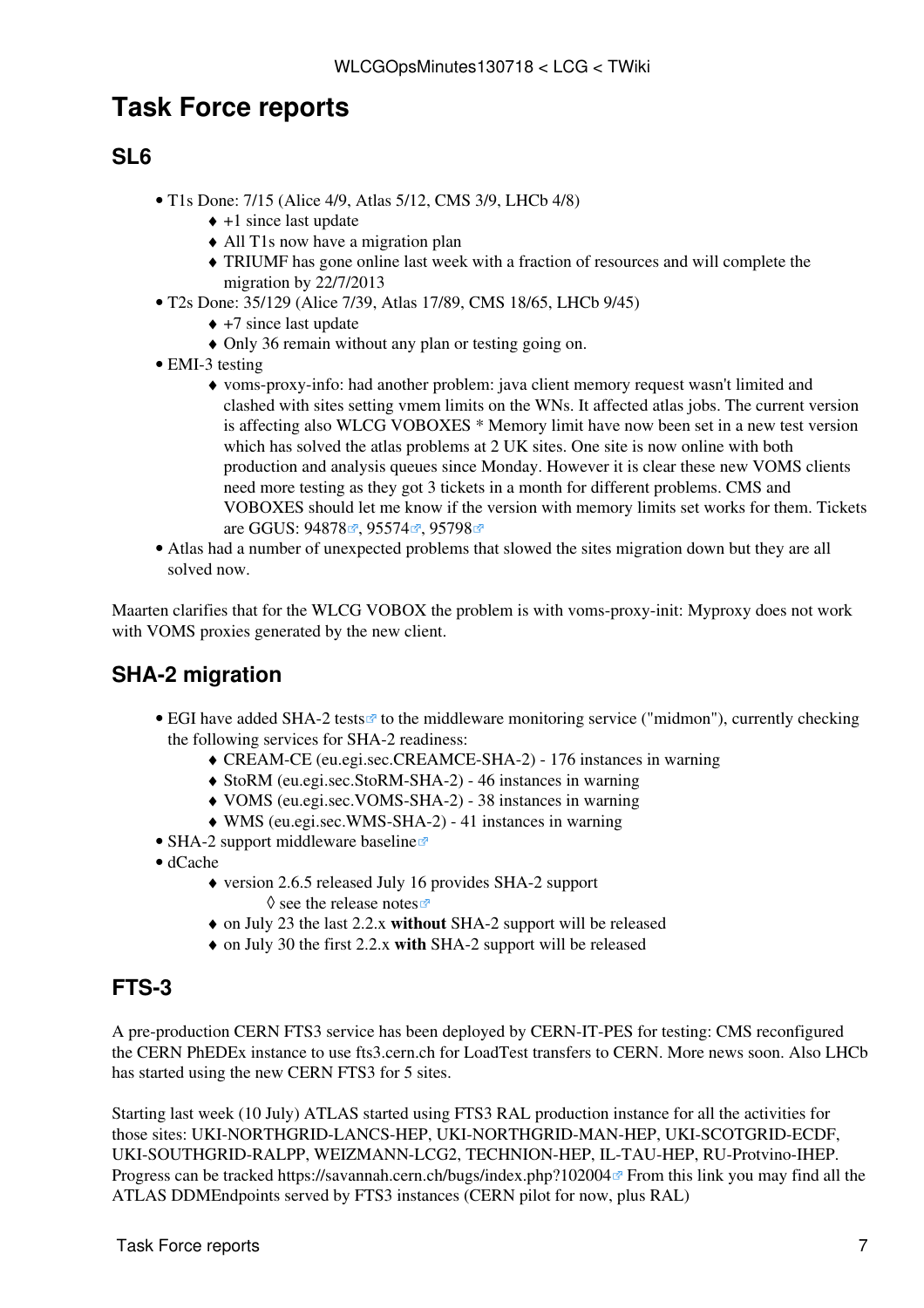#### WLCGOpsMinutes130718 < LCG < TWiki

[http://atlas-agis.cern.ch/agis/ddm\\_endpoint/table\\_view/?&state=ACTIVE&fts=FTS3](http://atlas-agis.cern.ch/agis/ddm_endpoint/table_view/?&state=ACTIVE&fts=FTS3) ® No problem observed up to now, ATLAS plan is to keep adding sites for all production activities. The whole UK ATLAS cloud is also served by [RAL](https://twiki.cern.ch/twiki/bin/view/LCG/RAL) FTS3 for Functional Test activity. CMS is sending debug transfers through [RAL](https://twiki.cern.ch/twiki/bin/view/LCG/RAL) FTS3 instance to 5 sites. Plan is to keep on adding sites for debug transfers.

#### <span id="page-8-0"></span>**gLExec**

- [Deployment tracking page](https://twiki.cern.ch/twiki/bin/view/LCG/GlexecDeploymentTracking)
- 25 tickets solved and verified, 68 still open, many on hold until late summer/autumn

#### <span id="page-8-1"></span>**perfSONAR**

• wlcg mesh creates big log files up to the point of exhausting the machine disk space. The problem is under investigation by the TF in cooperation with the perfsonar-PS developers. The problem is caused by the pinger producing an abnormal number of messages. A second issue is always with the pinger actually not performing any tests despite the mesh being properly populated in the list of tests on the latency host. There is already a fix that might solve the problem which is under test at AGLT2. More info in the next few days. The fix might be released as a minor perfsonar update 3.3.1 or adding to the current repo this is also under discussion with the developers. Sites should avoid using the wlcg mesh test until this is fixed.

## <span id="page-8-2"></span>**AOB**

## <span id="page-8-3"></span>**Action list**

- 1. Build a list by experiment of the Tier-2's that need to upgrade dCache to 2.2
	- ♦ **done** for ATLAS: [list](https://twiki.cern.ch/twiki/pub/LCG/WLCGOpsMinutes130718/ATLAS_dcache_endpoints_verLess2.2_final) updated on 17-05-2013
	- ♦ **done** for CMS: [list](https://twiki.cern.ch/twiki/pub/LCG/WLCGOpsMinutes130620/dcachesites_cms_20130620.txt) updated on 20-06-2013
	- ♦ not applicable to LHCb, nor to ALICE
	- ♦ Maarten: EGI and OSG will track sites that need to upgrade away from unsupported releases.
- Inform sites that they need to install the latest Frontier/squid RPM by May at the latest ( **done** for 2. CMS and ATLAS, status [monitored](http://wlcg-squid-monitor.cern.ch/squid_monitors.txt) $\vec{r}$ )
- Maarten will look into SHA-2 testing by the experiments when experts can obtain VOMS proxies for 3. their VO.
	- ♦ in progress, see [SHA-2 readiness testing](https://twiki.cern.ch/twiki/bin/view/LCG/SHA2readinessTesting)
- 4. Tracking tools TF members who own savannah projects to list them and submit them to the savannah and jira developers if they wish to migrate them to jira. AndreaV and MariaD to report on their experience from the migration of their own savannah trackers.
- 5. Investigate how to separate Disk and Tape services in GOCDB
	- ♦ proposal submitted via [GGUS:93966](https://ggus.eu/ws/ticket_info.php?ticket=93966)
- 6. Agree with IT-PES on a clear timeline to migrate OPS and the LHC VOs from VOMRS to VOMS-Admin
- For the experiments to give feedback on the machine/job information specifications ( **done** as now 7. managed by task force)
- 8. Experiments interested in using WebDAV should contact ATLAS to organise a common discussion
- Add KISTI to the list of Tier-1 sites in the Grid Services report 9.

#### ♦ **done**

- 10. Contact the storage system developers to find out which are the default/recommended ports for WebDAV
	- ♦ **in progress** [Recommendations for WebDAV deployment](https://twiki.cern.ch/twiki/bin/view/LCG/WLCGOpsCoordWebDAV)
- 11. Circulate the instructions to enable the xrootd monitoring on DPM
	- ♦ **done**<https://svnweb.cern.ch/trac/lcgdm/wiki/Dpm/Xroot/Setup#VOcentralmonitoring>